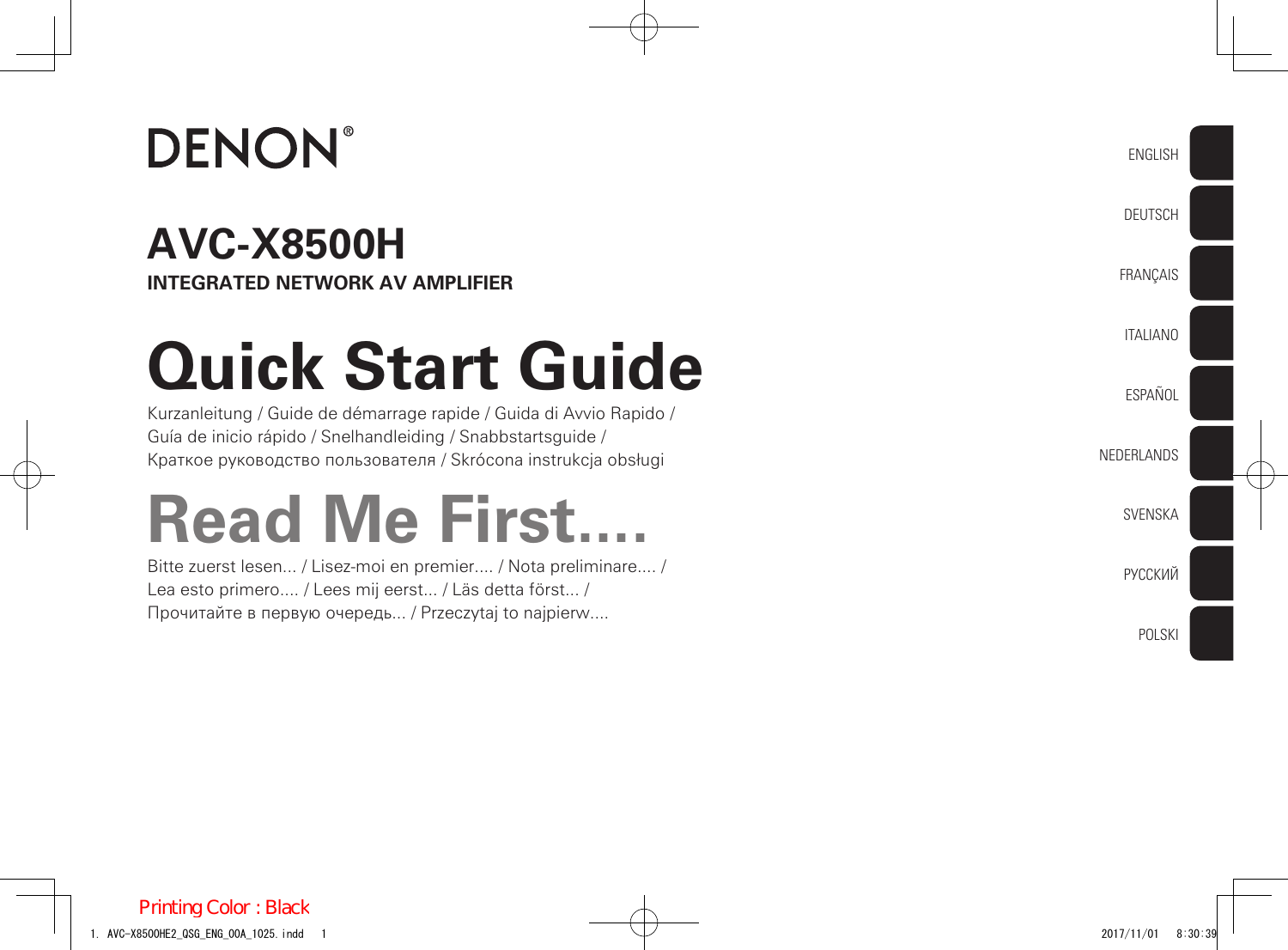# **Welcome Before You Begin**

Thank you for choosing a Denon AV receiver.

This guide provides step-by-step instructions for setting up your AV receiver.

#### **Please do not return this unit to the store – call for assistance. If you need help… :**

If you need additional help in solving problems, contact Denon customer service in your area. www.denon.com

## **Required for Setup**



- When connecting this unit to a device that is compatible with the Deep Color, 4K and ARC functions, use a "High Speed HDMI cable with Ethernet" that displays the HDMI logo.
- These drawings are for illustrative purposes only and may not represent the actual product(s).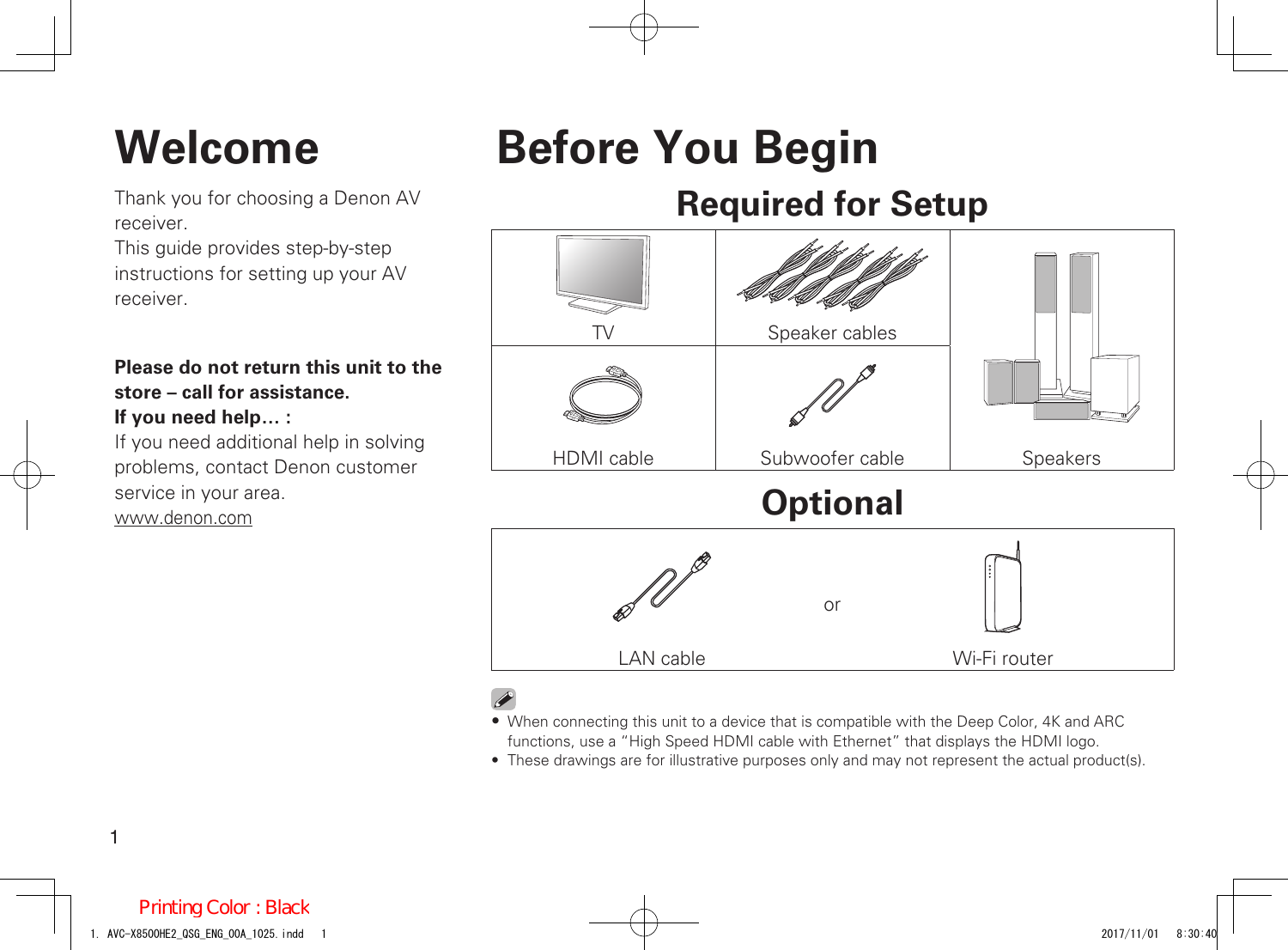

• The included sound calibration microphone stand is convenient for use when performing Speaker Calibration. Using your own tripod or the supplied Sound calibration microphone stand enables settings to be automatically configured to the optimum listening environment, providing exceptionally high performance.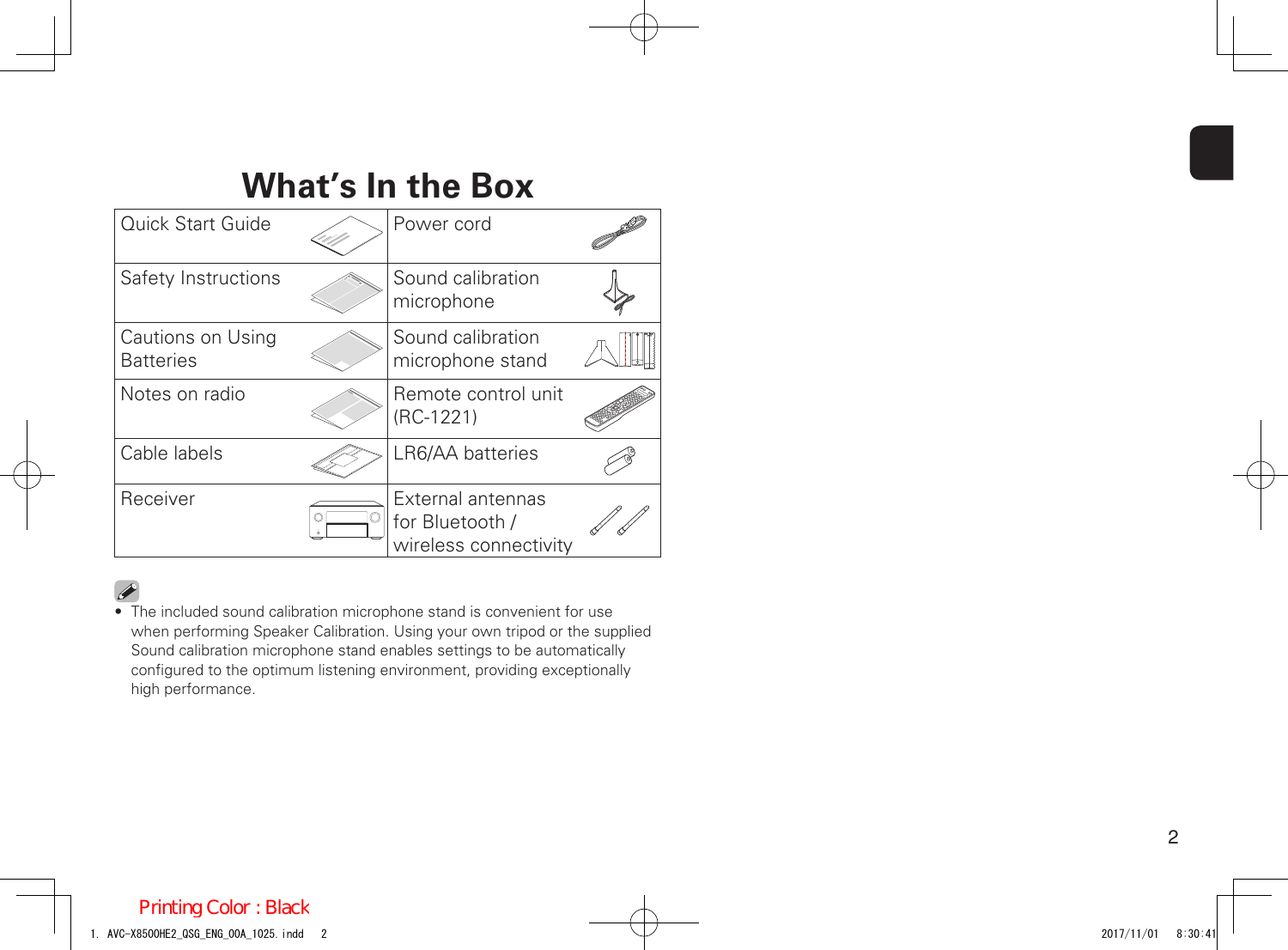## **Important: External Antennas**

The removable external antennas are required for both Bluetooth and Wireless network connectivity. Please make sure to connect the antennas before attempting to use the Bluetooth or Wi-Fi features of the AVC-X8500H.

## □ Connecting the external antennas for **Bluetooth / Wireless connectivity**

For each of the two antennas:

- $\Omega$  Place the antenna evenly over the antenna terminal located at the upper left or right corner of the rear panel.
- $(2)$  Turn the antenna clockwise until it is fully connected. Do not over tighten.
- 3 Rotate the antenna upwards for the best possible reception.

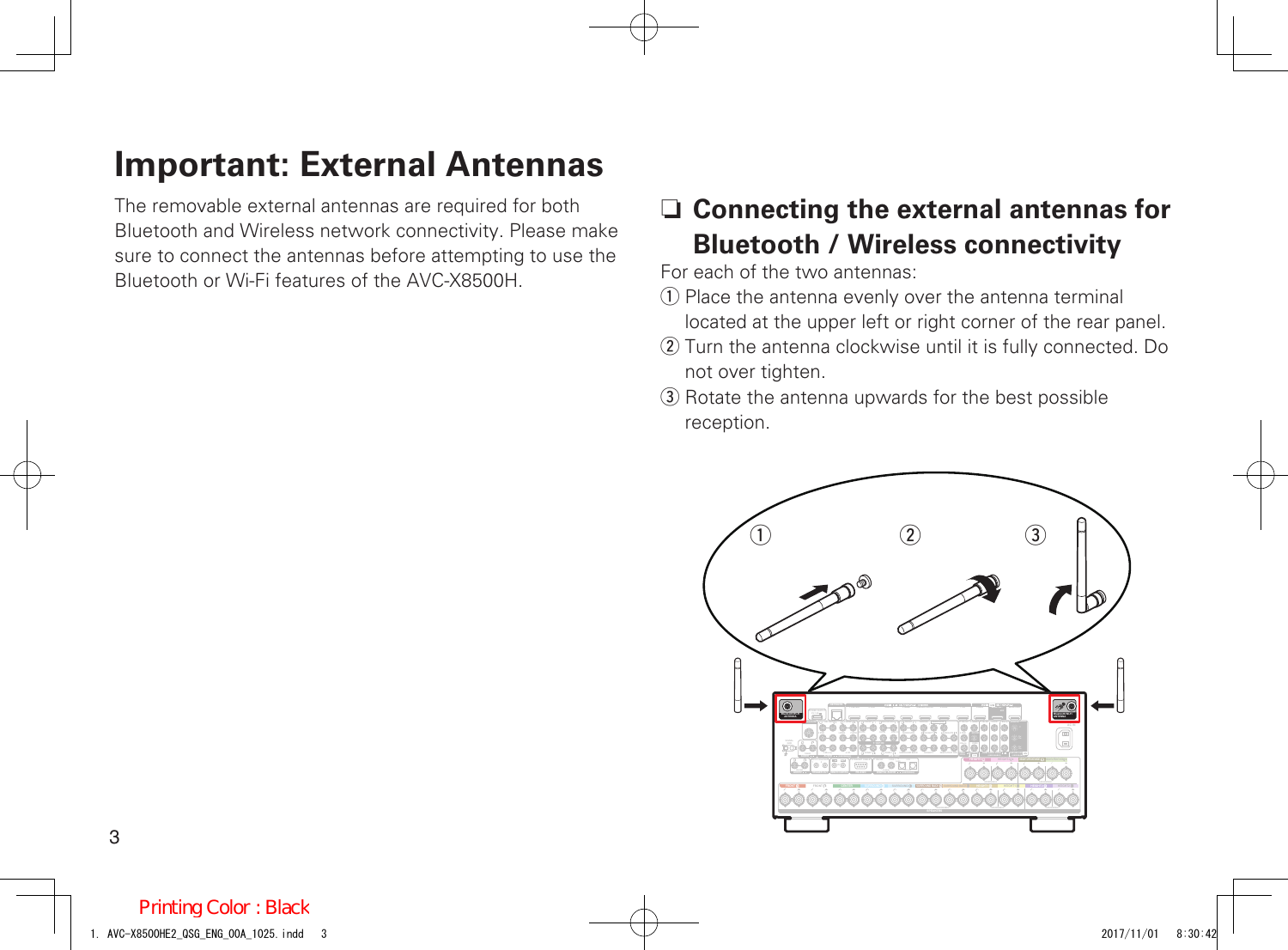# **Setup**

#### **There are four steps to the setup process.**

|   | Installing batteries in the remote control unit |
|---|-------------------------------------------------|
| 2 | <b>Connecting the receiver</b>                  |
|   | <b>Following the On-Screen Setup Assistant</b>  |
|   | <b>Downloading the Mobile Apps</b>              |



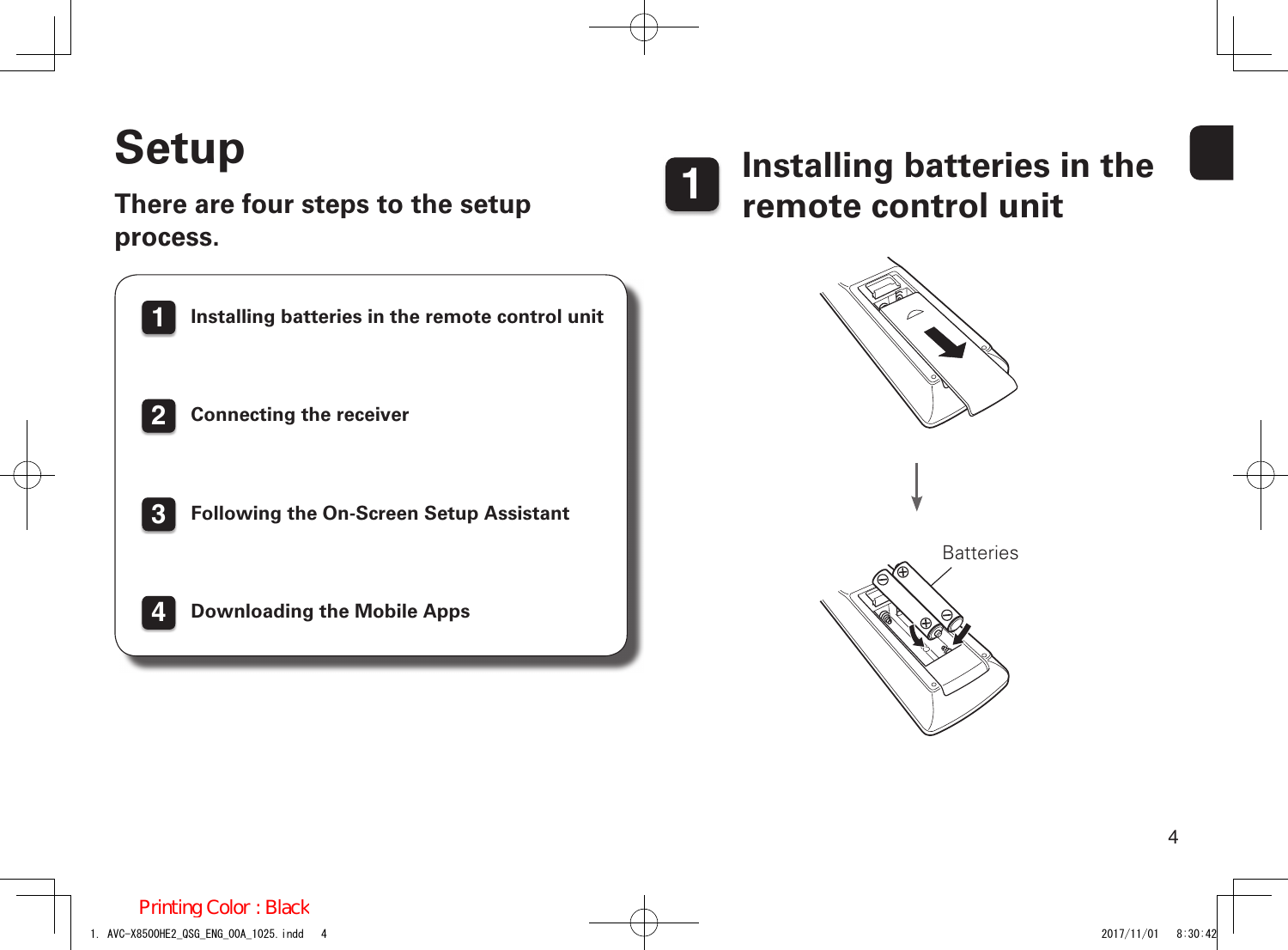

**1) Place the receiver near your TV and connect the power cord**

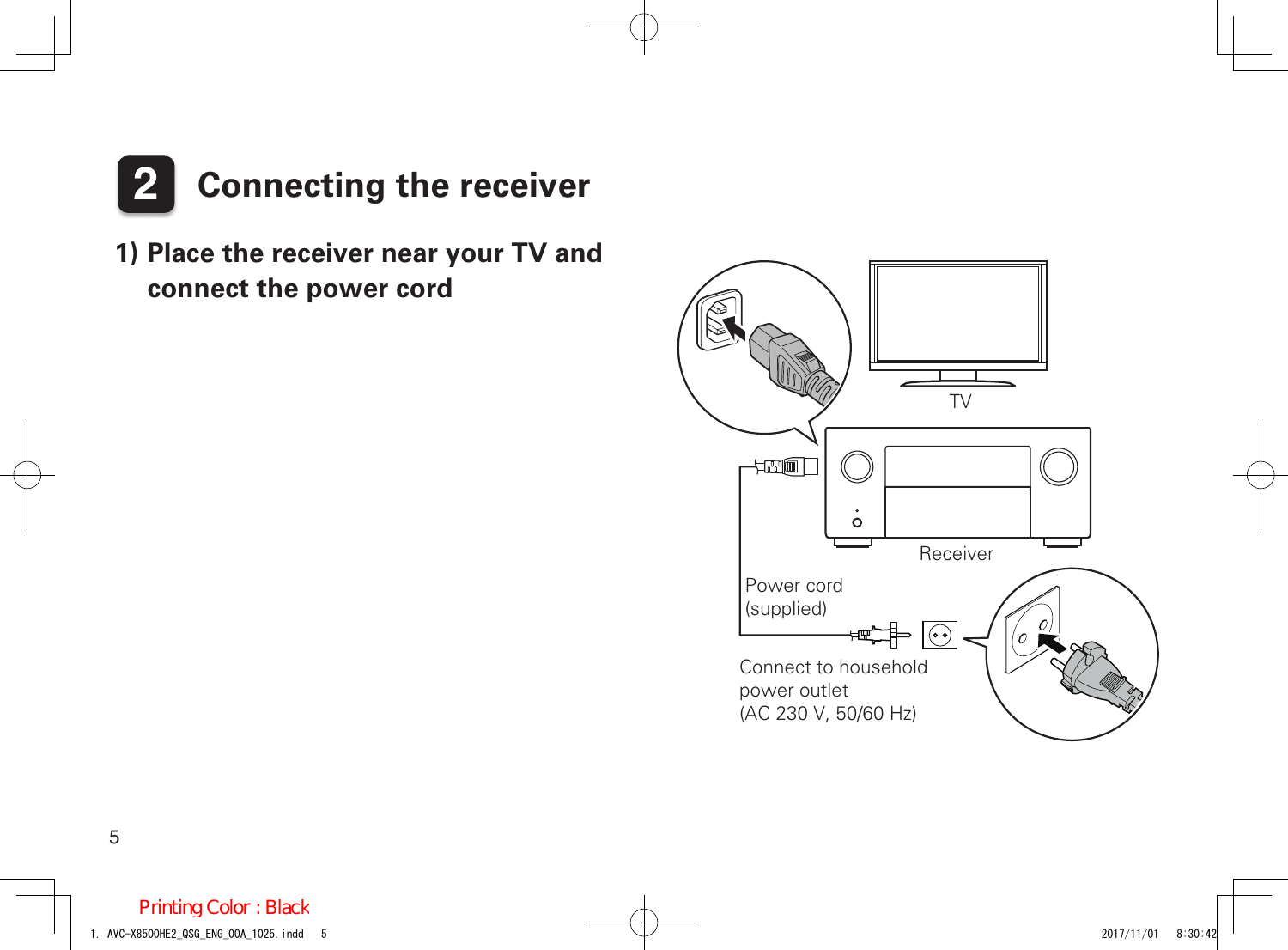### **2) Connect the receiver to your home network**

### **Wired LAN**

Connect an Ethernet cable (not included) between your receiver and your network router.



## **Wireless LAN**

When connecting to wireless LAN (Wi-Fi), follow the instructions in "Connecting the external antennas for Bluetooth / Wireless connectivity" and connect the antennas.

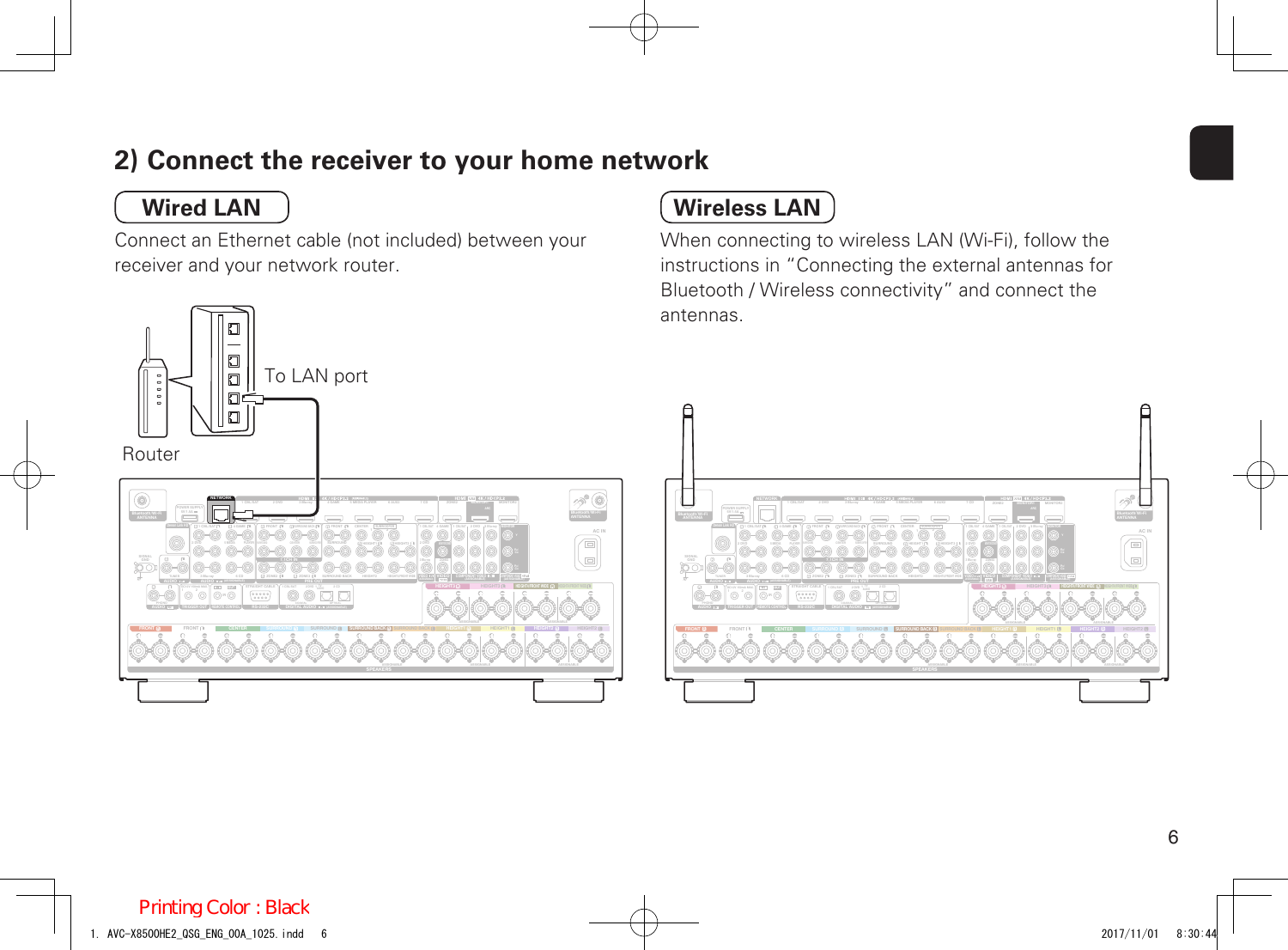



#### **ARC (Audio Return Channel) :**

If your TV supports ARC, your TV can send audio back to the AV receiver when you are using your TV's built-in video sources (TV tuner, Smart TV streaming services, etc…) ARC requires that you enable HDMI CEC on your TV. Please refer to your TV's Owner's Manual for instructions on how to setup HDMI CEC. Note that some TV manufacturers use other names for the HDMI CEC function.

#### **4) Turn on the TV**



TV remote control unit

**5) Select the appropriate HDMI input on your TV**



TV remote control unit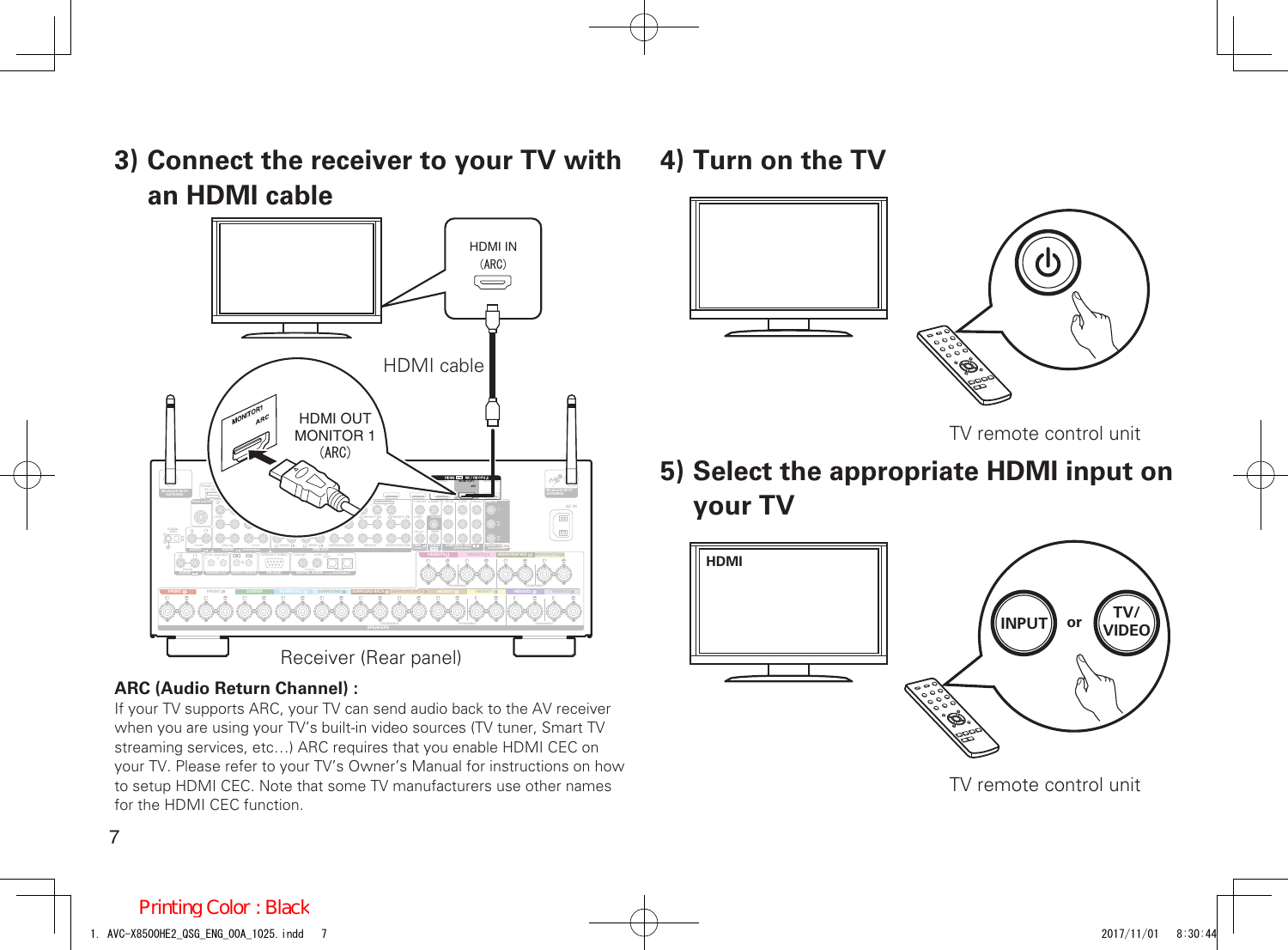## **6) Turn on the receiver**

• Press  $\Phi$  to turn on the receiver.



## **7) Verify the connection**

• Verify that you can see this screen on your TV.

| AV Receiver Setup Assistant<br>Please select a language                                                    |  |
|------------------------------------------------------------------------------------------------------------|--|
| English<br>Deutsch<br>Français<br>Italiano<br>Español<br><b>Nederlands</b><br>Svenska<br>Русский<br>Polski |  |
|                                                                                                            |  |

If this screen is not displayed, please go back and retry the steps again in the recommended sequence.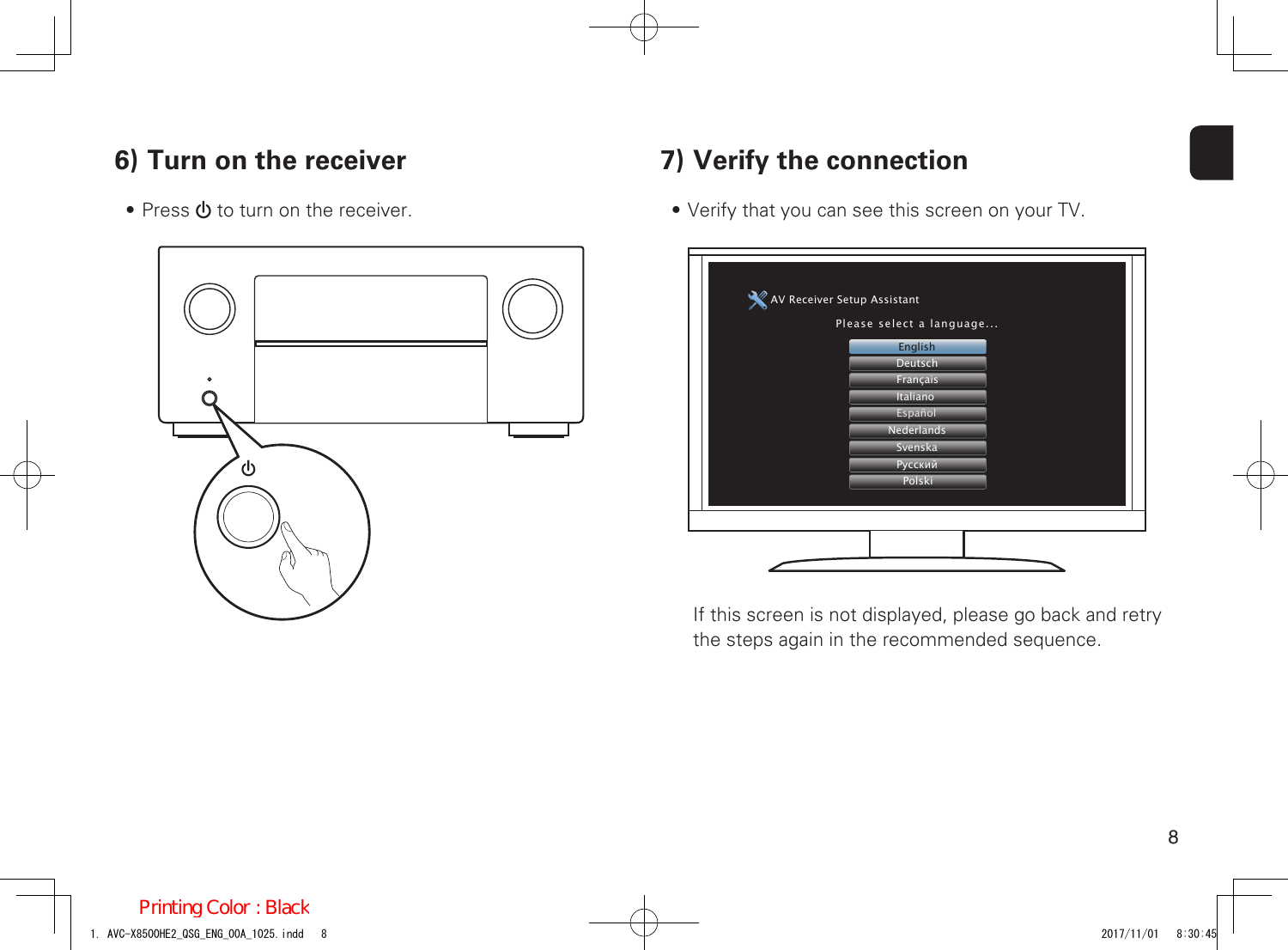## **3 Following the On-Screen Setup Assistant**

The Setup Assistant will walk you through connecting and configuring your speakers and components to your Denon receiver. Please use the remote control and follow the on-screen instructions.



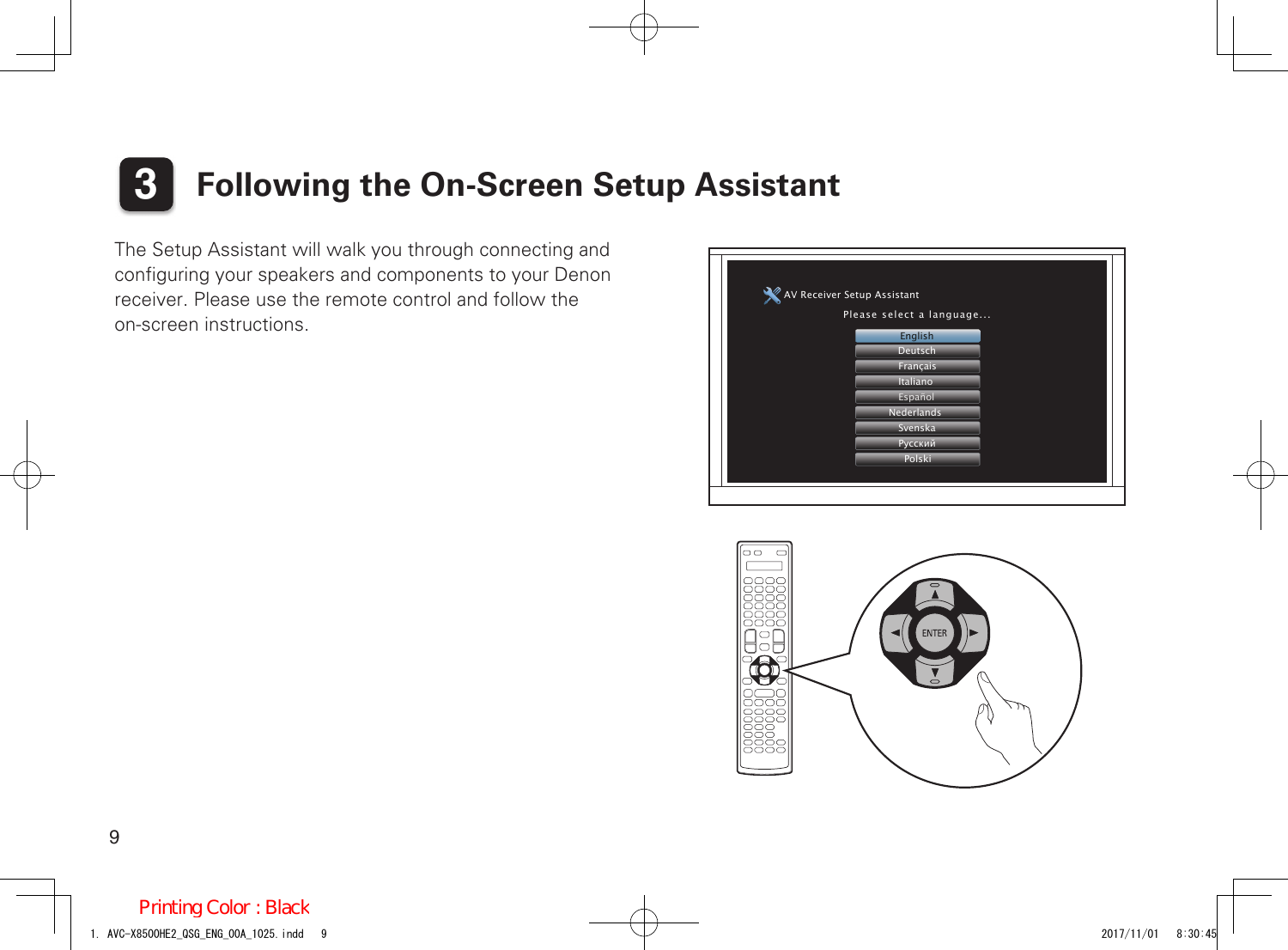## **4 Downloading the Mobile Apps**

Download both the "HEOS" App and the "Denon 2016 AVR Remote" App for the full home entertainment experience. The HEOS App is required to access online music through your AVR.

#### **HEOS**



The HEOS App allows you to explore, browse, and play music from many online streaming services or from your own music library.

#### **Denon 2016 AVR Remote**



Control your new AVR with the latest Denon 2016 AVR Remote App. Volume control, sound mode selection and advanced settings are always only a tap away.









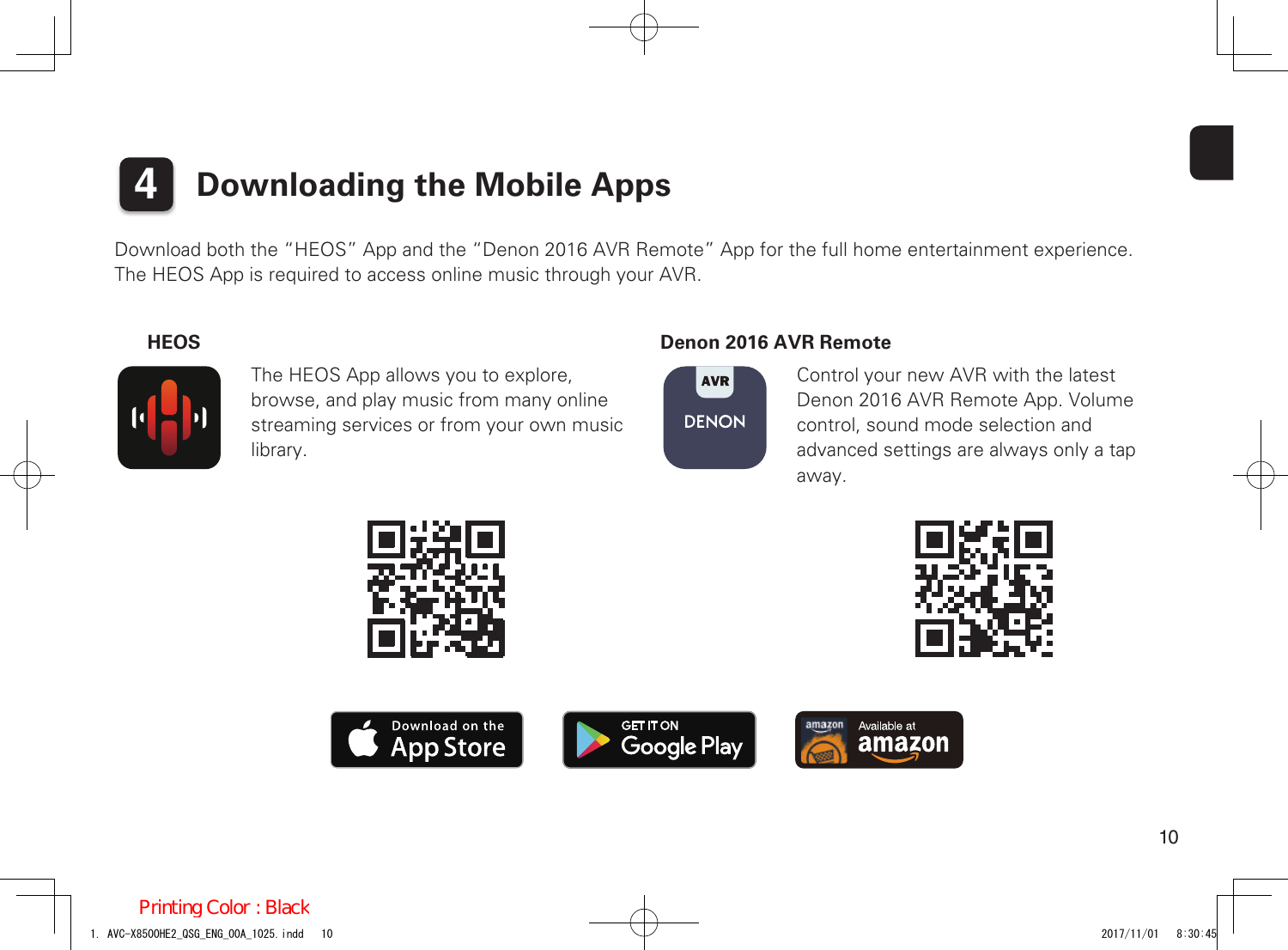# **Owner's Manual**

- For more information, visit www.denon.com
- Refer to the Online Manual for other functions information and operation procedure details. manuals.denon.com/AVCX8500H/EU/EN/



#### Online Manual

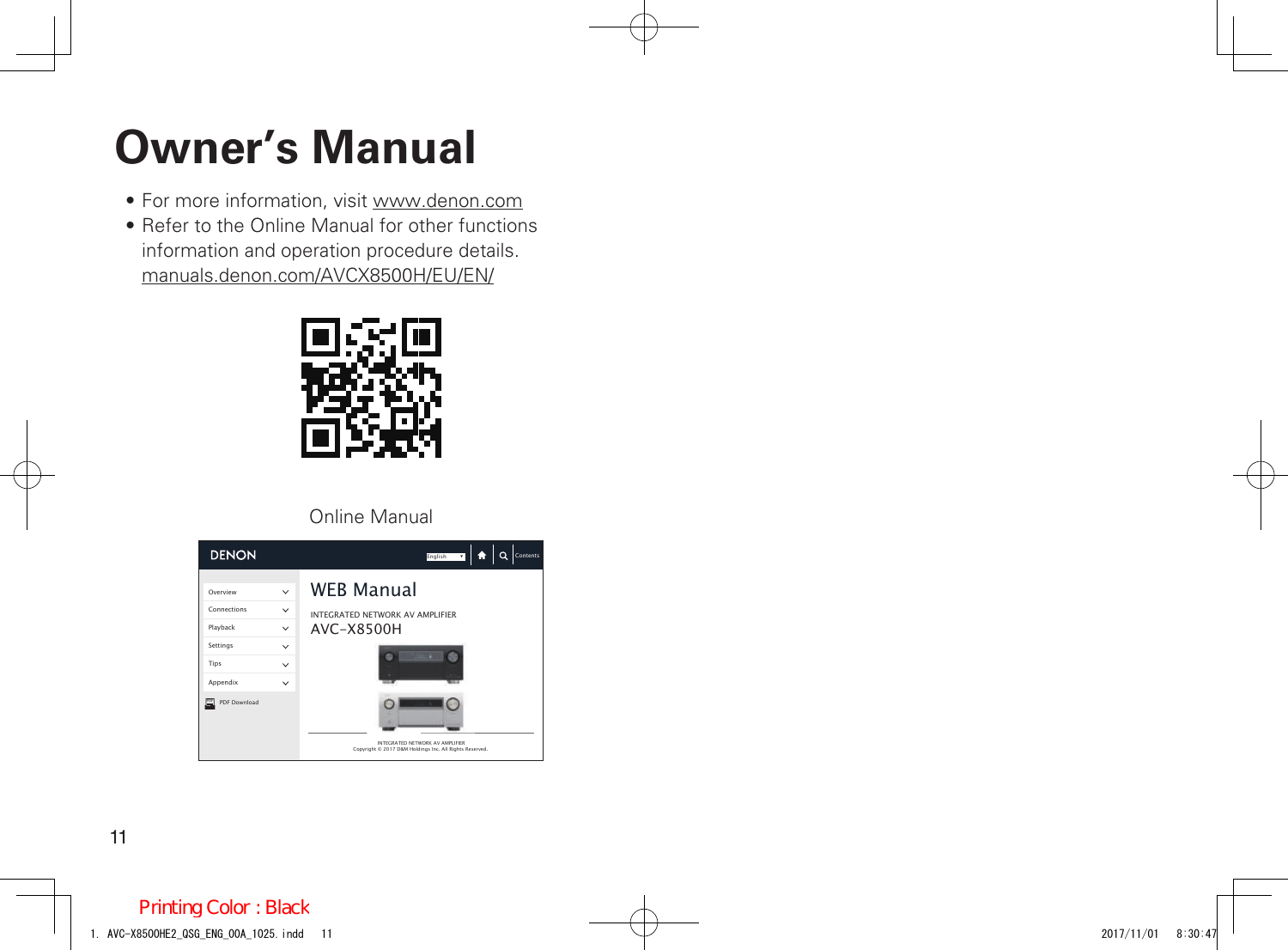$\begin{picture}(20,20) \put(0,0){\line(1,0){10}} \put(15,0){\line(1,0){10}} \put(15,0){\line(1,0){10}} \put(15,0){\line(1,0){10}} \put(15,0){\line(1,0){10}} \put(15,0){\line(1,0){10}} \put(15,0){\line(1,0){10}} \put(15,0){\line(1,0){10}} \put(15,0){\line(1,0){10}} \put(15,0){\line(1,0){10}} \put(15,0){\line(1,0){10}} \put(15,0){\line(1$